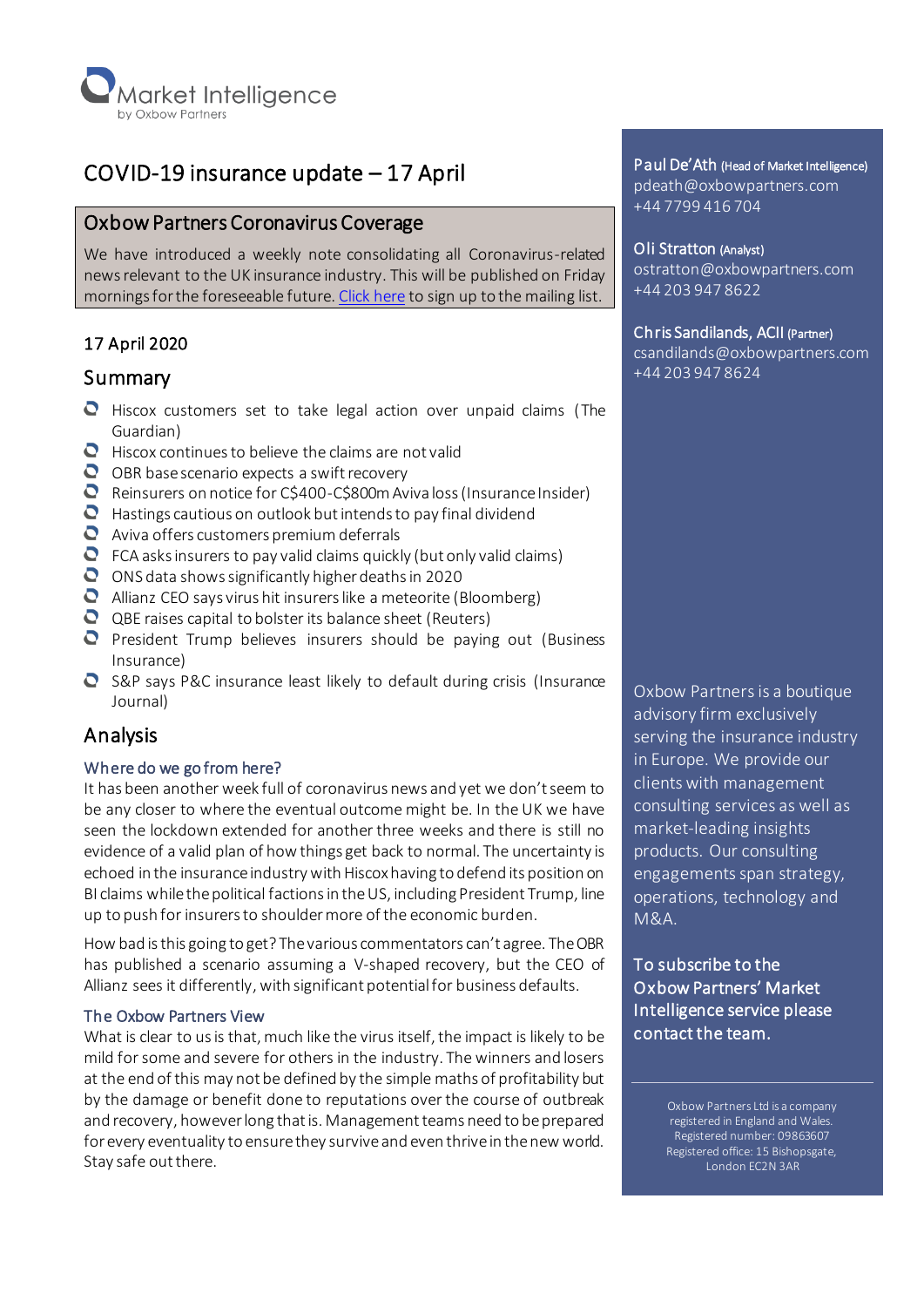

#### Hiscox customers set to take legal action over unpaid claims (The Guardian)

Over the Easter weekend a number of news outlets (The Sunday Times and the Guardian) reported that a number of Hiscox's UK business clients have formed the Hiscox Action Group and are seeking a legal opinion on the validity of claims having had their claims for business interruption refused by the insurer.

The claims of the customers centre around the wording of the policies that seem to suggest that cover should have been triggered by the pandemic. In the "Non-damage denial of access" section the wording apparently allows for a claim if "an incident occurring during the period of insurance within a one mile radius of the insured premises which results in a denial of access or hindrance in access to the insured premises, imposed by any civil or statutory authority or by order of the government or any public authority, for more than 24 consecutive hours". In the "Public authority" section claimants believe that the cover has been triggered as they are unable to use their premises "due to restrictions imposed by a public authority during the period of insurance".

#### [Read more](https://www.theguardian.com/business/2020/apr/12/uk-insurers-face-legal-action-from-small-firms-over-covid-19-claims)

#### Hiscox continues to believe the claims are not valid

In an unscheduled update to the market on 15 April, Hiscox stated that "Hiscox's core policy wordings do not provide cover for business interruption as a result of the general measures taken by the UK government in response to a pandemic.".

However, in light of market speculation, the company also provided more guidance on its potential exposure to business interruption claims around the pandemic. Hiscox estimates *ca.* 10,000 of its customers have been directly impacted by the government closures due to COVID-19 and over 70% of those customers have monthly revenues below £40,000 per month and many below £10,000 per month. The business also has 'substantial' reinsurance in place.

#### [Read more](https://otp.tools.investis.com/clients/uk/hiscox1/rns/regulatory-story.aspx?cid=258&newsid=1385968)

#### OBR base scenario expects a swift recovery

The Office for Budget Responsibility (OBR) has published details of its Coronavirus reference scenario in which it expects the impact of the virus to significantly raise public sector borrowing and debt. The base scenario set out by the OBR assumes three months of severe restrictions followed by a further three months of gradual return to normal activity. In this scenario the OBR expects real GDP to fall 35% in the second quarter followed by a quick bounce back, a V-shaped recovery.

#### [Read more](https://obr.uk/coronavirus-reference-scenario/)

#### Reinsurers on notice for C\$400-C\$800m Aviva loss (Insurance Insider)

The Insurance Insider has reported that Aviva has notified its reinsurers of a potential loss from COVID-19 related business interruption claims of Can\$400 – Can\$800m, mainly stemming from its Canadian dentist cover TripleGuard. It is understood that some of the loss may also come in the UK. The BI element of TripleGuard includes pandemic cover and as such should pay out.

[Read more \(requires Insurance Insider subscription\)](https://insuranceinsider.com/articles/132698/reinsurers-on-notice-for-c-400mn-c-800mn-aviva-loss)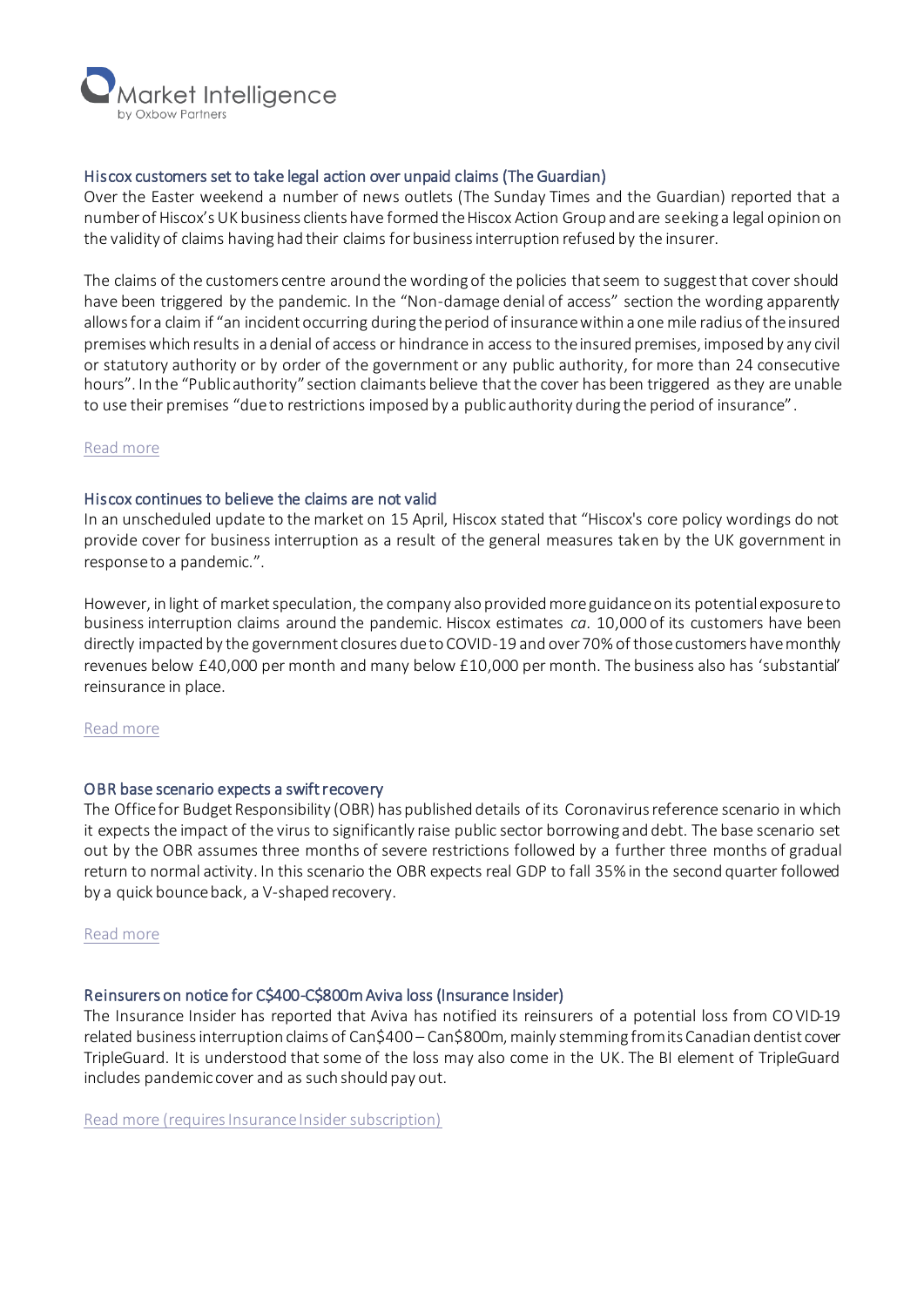

#### Hastings cautious on outlook but intends to pay final dividend

On 15 April, Hastings announced a trading update for Q1 2020 with gross written premiums down 1% year on year while live customers policies increased by 4%. Despite increases in rates, the lower premiums were due to a change in risk mix towards lower risk customers and insuring fewer younger drivers.

Hastings has seen a reduction in accident frequency in March which it expects to continue throughout the lockdown period. Offsetting this, the company has seen an uptick in accident severity and inflation due to disruption in the repair networks and supply of parts. The business is also cautious around the outlook for midterm adjustment income and any actions the business may take to support policyholders. Despite this caution, however, the group is still planning on paying its final dividend once approved by shareholders at the AGM on 21 May 2020.

#### [Read more](https://www.hastingsplc.com/investors/results-centre)

#### Aviva offers customers premium deferrals

Aviva has announced a number of measures to support the NHS and its customers feeling financial pressure during the crisis. NHS workers will receive free breakdown cover, enhanced home insurance for personal belongings, free courtesy cars and priority repairs as part of their Aviva policy.

Other customers who pay premiums monthly and are either self-employed and unable to work, have been furloughed and have yet to receive payments or made unemployed since 1 March 2020, can defer up to 3 monthly premium payments and spread the cost of the policy over the remaining term.

[Read more](https://www.aviva.com/newsroom/news-releases/2020/04/aviva-announces-donation-to-nhs-charities-together-as-part-of-package-of-covid-19-support/)

#### FCA asks insurers to pay valid claims quickly (but only valid claims)

The FCA has sent a letter to insurance CEOs setting out its expectations regarding SME business interruption claims. The FCA highlights that most policies have basic cover that do not cover pandemics and therefore have no obligation to pay out in relation to COVID-19 and states that "While this may be disappointing for the policyholder we see no reasonable grounds to intervene in such circumstances".

However, where there is a valid claim under the policy wording, the FCA believe that it is important for the industry to assess and settle claims quickly so that the financial pressures on policyholders are not exacerbated by slow payment.

[Read more](https://www.fca.org.uk/publication/correspondence/dear-ceo-insuring-sme-business-interruption-coronavirus.pdf)

#### ONS data shows significantly higher deaths in 2020

The ONS has released provisional death figures for the week ending 3 April 2020. The data shows a significant spike in deaths with 6,082 more deaths than the five-year average for the same week. 21.2% of all deaths mentioned COVID-19, with 46.6% of deaths in London registering some involvement from the disease. The deaths are weighted towards the older, male population which is highly relevant for annuity writers which would likely have a similar weighting. Outside of the COVID-19 related deaths, the underlying death rate was also 18% higher than analysts at RBC Capital Markets expected. This could be due to a number of reasons including an underreporting of coronavirus deaths or a higher death rate due to the strain on the NHS.

#### [Read more](https://www.ons.gov.uk/peoplepopulationandcommunity/birthsdeathsandmarriages/deaths/bulletins/deathsregisteredweeklyinenglandandwalesprovisional/weekending3april2020)